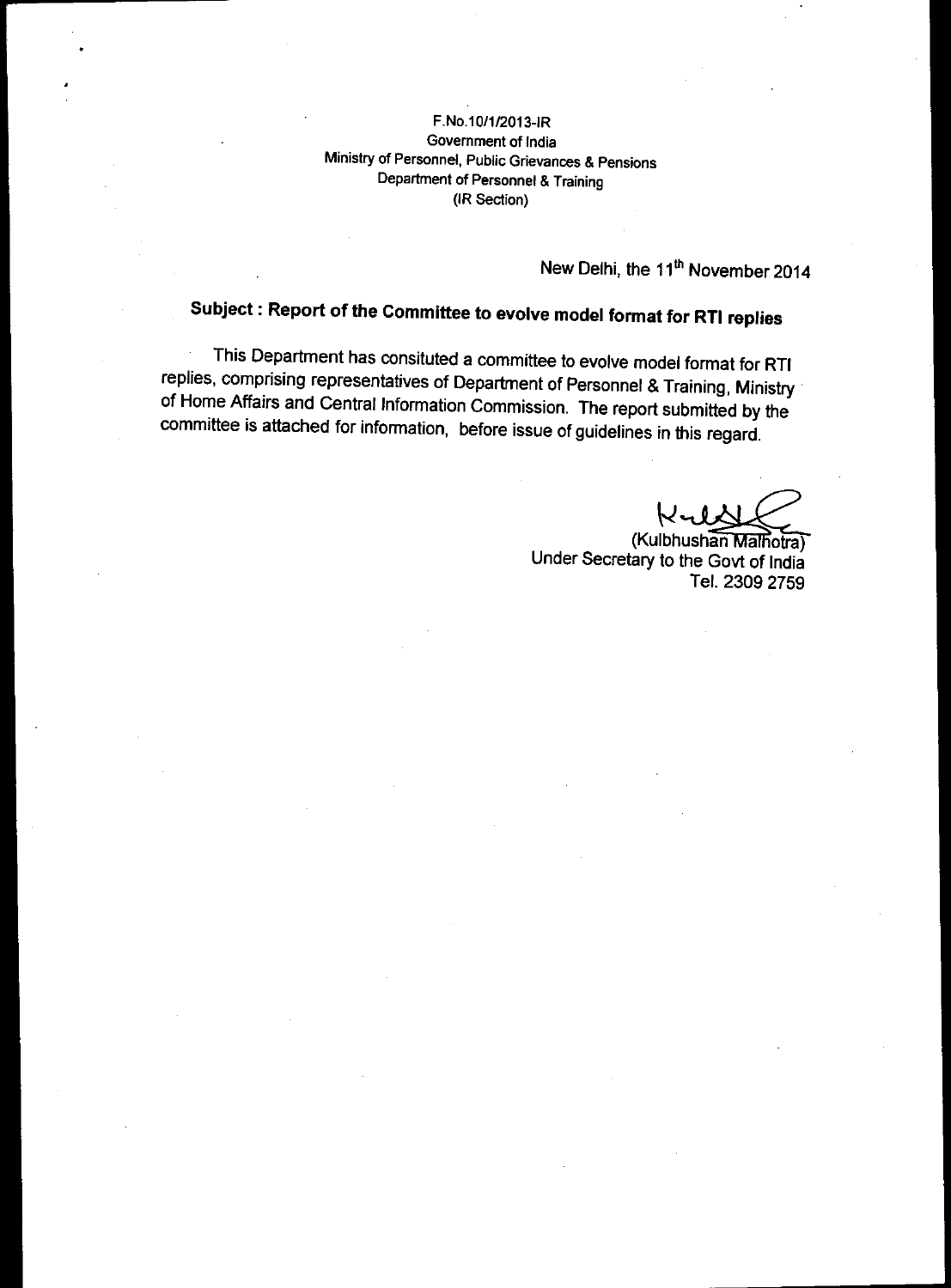## **Report of the Committee to evolve model format for RTI replies**

The Committee constituted vide DoPT O.M. No. 10/1/2013-IR dated 16<sup>th</sup> October, 2014 to evolve a model format for giving information under the RTI Act, held its meeting on 29<sup>th</sup> October, 2014 at 11:30 a.m. After examining in detail the provisions of the RTI Act and the existing practice generally followed by the CPIOs in replying to RTI applications, the Committee has made the following observations:

- I. There is neither any provision in the RTI Act or RTI Rules for a model/standard format of RTI application nor any provision for a model/standard format for reply to the RTI applications.
- II. Presently, neither any standard practice nor any standard format is being used by the CPIOs in reply to the RTI applications.

In view of the above observations, the Committee has made the following recommendations:

- a) There should not be a model/standard format for reply to the RTI application, as there is no such provision in the RTI Act or the RTI rules.
- b) Moreover, keeping in view that there is no standard format for RTI applications, there could not be a standard format for their reply.
- c) However, the following points can be uniformity adopted by the CPIOs while replying to the RTI applications:
- i. The name, designation, official telephone no. and email [.D. of the CPIOs should be clearly mentioned.
- ii. In case the information requested for is denied, reasons for denial quoting the relevant sections of the RTI Act should be clearly mentioned.
- iii. In case the information pertains to other public authority and the application is transferred under section 6 (3) of the RTI Act, details of the public authority to whom the application is transferred should be given.
- iv. In the concluding para of the reply, there should be clearly mentioned that the First Appeal, if any, against the reply of the CPIO may be made to the First Appellate Authority within 30 days of receipt of reply of CPIO.
- v. The name, designation, address, official telephone no. and e-mail I.D. of the First Appellate Authority should also be clearly mentioned.

*ceOre—C.* **in'**